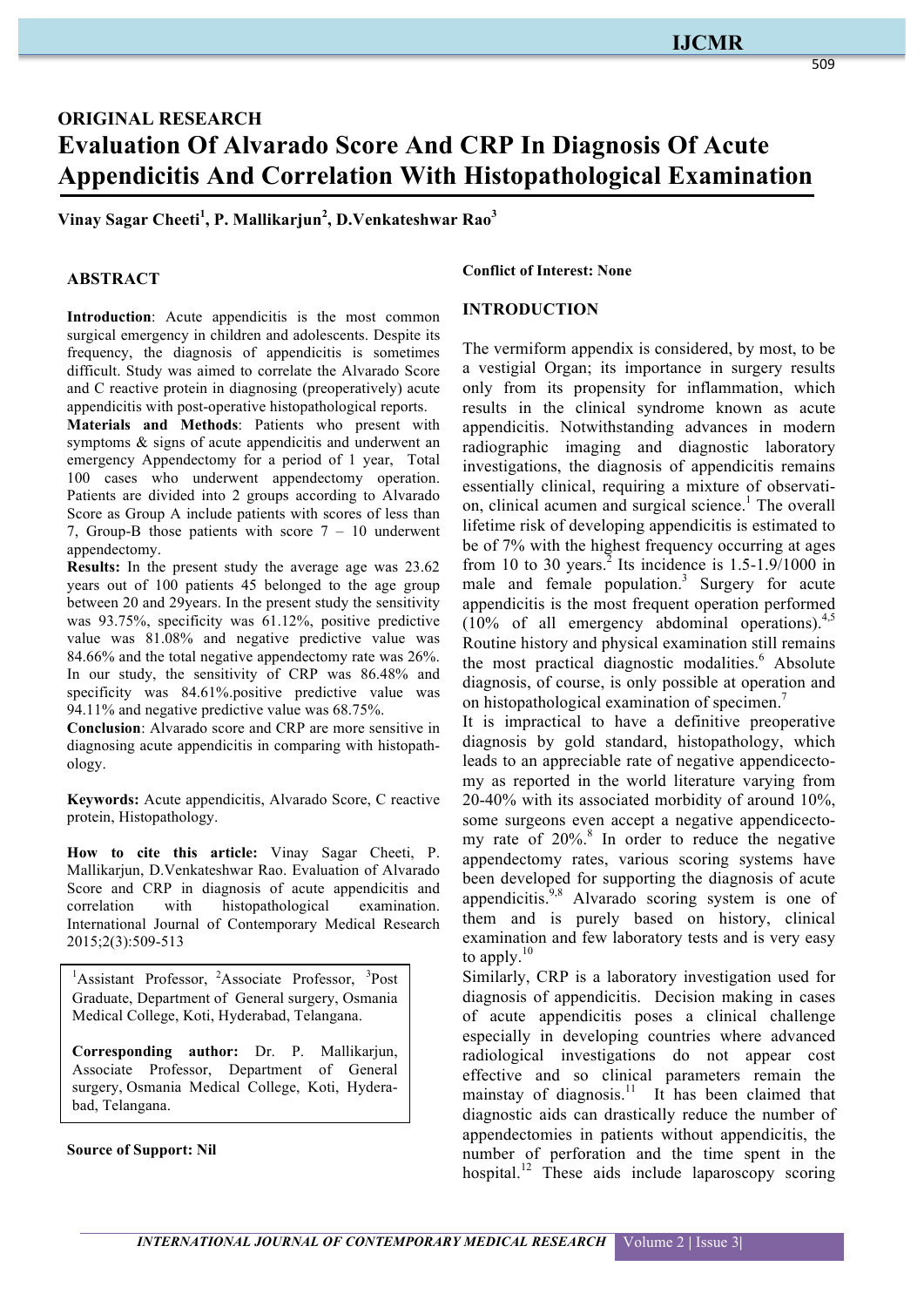system, USG, CT (Computed tomography) scans, MRI (Magnetic Resonance Imaging), which are available in different settings and have different advantages and disadvantages. However, routine history and clinical examination both remain the most effective and practical diagnostic modalities.<sup>13</sup> Hence we study to evaluate the sensitivity of Alvarado scoring system and C reactive protein in the diagnosis of acute appendicitis and correlate the Alvarado Score and C reactive protein in diagnosing (preoperatively) acute appendicitis with post-operative histopathologi cal reports.

## **MATERIAL AND METHODS**

Present study is done in General surgery department at Osmania general hospital Hyderabad, during the period of July 2012 to September 2014. Total 100 cases who underwent appendectomy operation. Patients presenting to the outpatient department. The cases were taken up for study on admission after obtaining written consent and after explaining them the nature of operation, type of anaesthesia and the study being done. There was no recruitment of any volunteers, additional nursing or bio medical staff for this study; also there was no interference in the normal duty pattern of the hospital staff.

### **Inclusion Criteria**

1. It includes the patients who presented with symptoms and signs of acute appendicitis.

2. Both male and female patients.

# **Exclusion Criteria**

- 1. Age below 10 year, both female and male
- 2. Diabetes mellitus,
- 3. Immuno-compromised patients ,
- 4. Pregnant patients ,
- 5. Patients with Appendicular mass .

All included patients are admitted and are initially subjected for detailed history taking, clinical examination and investigations (as required). Following which they were evaluated using the Alvarado scoring. Then the total score is calculated for each patient and based on the results, patients are divided into two groups.

Group A: Those patients with scores of less than 7 were not considered for surgery unless there were compelling reasons otherwise. If after 24 hour of observation, regardless of score, who were thought, on clinical grounds, to require Appendectomy, it was performed.

Group-B: Those patients with score  $7 - 10$  underwent appendectomy

| <b>SYSTEM SYMPTOM</b>     | <b>SCORE</b>   |
|---------------------------|----------------|
| 1. Migratory RIF Pain     |                |
| 2. Anorexia               |                |
| 3. Nausea $&$ Vomiting    |                |
| <b>SIGN</b>               |                |
| 1. Tenderness Over RIF    | $\mathfrak{D}$ |
| 2. Rebound Tenderness RIF |                |
| 3. Elevated Temperature   |                |
| <b>LAB FINDINGS</b>       |                |
| 1. Leucocytosis           | 2              |
| 2. Shift to Left          |                |
| <b>TOTAL</b>              | 10             |

Alvarado score is dynamic and patient score can increase or decrease on reassessment.

Pain around the umbilicus or upper abdomen, later shifted to right lower quadrant was taken as migratory RIF pain. The laboratory finding of leucocytosis is defined as a white cell count in excess of 10x109/lit  $(10,000/\text{mm}^3)$ . Elevated temperature is taken as a temperature of more than  $100^{\circ}$ F. Diagnosis of acute appendicitis is confirmed by operative findings and histopathological assessment of the appendectomy specimen. one or more of the following is observed. Neutrophilic infiltration of all the coats of appendix. Necrosis of mucosa leading to mucosal ulcers, Perforated appendix Final data was collected in a specially designed proforma filled in for each patient. Finally the reliability of Alvarado scoring system is

assessed by calculating Negative Appendectomy rate (the proportion of operated patients having normal appendix removed) and positive predictive value (the proportion of patients with a positive test result who actually have the disease).

C reactive protein was also done in all cases by latex (slide) agglutination method. CRP value more than 6 µg/ml was considered to be positive .

# **RESULTS**

From total number in our sample100 patients were included in the final data analysis

In the present study the average age was 23.62 years with the range of age of participants between 12 to 50 years. Out of the 100 patients, 45 belonged to the age group between 20 and 29.(Table-1)

In group A males if the Alvarado score is above 7 then the sensitivity of Alvarado score was 95.23%.

In females if the Alvarado score is above 7 then the sensitivity of Alvarado score was 90.90%.

Out of 100 cases 64 of them have Alvarado score above 7. If the Alvarado score is above 7 then the sensitivity of Alvarado score was 93.75%. (Table-2) In Group B males if the Alvarado score is below 7, then the sensitivity of Alvarado score was 38.46%.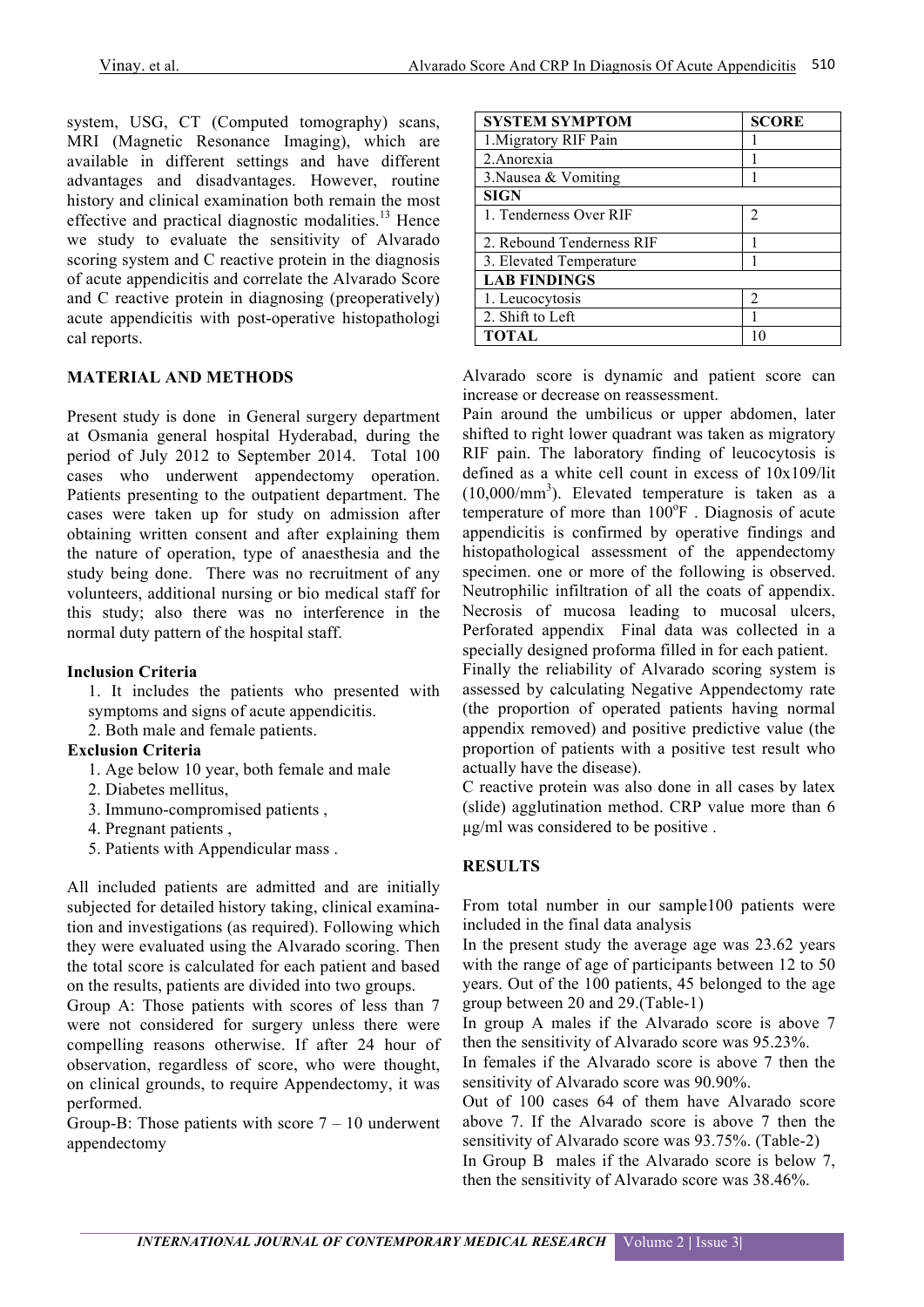In females if the Alvarado score is below 7, then the sensitivity of Alvarado score was 40.00%.

Out of 100 cases 36 of them have Alvarado score below 7. If the Alvarado score is below 7, then the sensitivity of Alvarado score was 38.88% (Table-2).

Right iliac fossa pain was a consistent symptom in all the patients irrespective of age. Followed by migratory pain and rebound tenderness which was elicited in almost 93 and 90 percent of the cases respectively. Shift to left of neutrophil count was seen in only 9%of the cases.

Out of the 100 cases, 74 cases were confirmed histologically as appendicitis. Out of these 74 cases, 58 cases had inflamed appendix, 9 were perforated appendix and remaining 7 had gangrenous appendix. (figure-1) Remaining 24 cases which are negative for appendix histopathologically had other diagnosis like ovarian cyst, salpingitis, mesenteric lymphadenopathy or meckel's diverticulum.14 cases had no pathology (Table-3).

Out of 100 cases considered in the study, 68 cases were positive for C reactive protein, out of which, 64 patients were proved as acute appendicitis histopathologically. 32 cases were negative for C reactive protein and out of which, only ten cases had acute appendicitis proven histopathologically.(Table-4 and Figure-2). Sensitivity of CRP was 86.48% and specificity was 84.61%.positive predictive value was 94.11% and negative predictive value was 68.75%.

# **DISCUSSION**

This study was to evaluate the sensitivity of Alvarado scoring system and C-Reactive protein in the diagnosis of acute appendicitis, to reduce the rate of negative appendectomy and to reduce the direct complications of acute appendicitis due misdiagnosis and delay in surgery. Cases of acute appendicitis poses a clinical challenge especially in developing countries where advanced radiological investigations do not appear cost effective and so clinical parameters remain the mainstay of diagnosis.<sup>14</sup> Through history and clinical examination still remains the mainstay for the diagnosis, but misdiagnosis and negative appendectomy still do occur at quite a high rate. It is the surgeon who has to decide the best management and in a cost effective manner. The decision to operate or not is very important as surgical intervention in acute appendicitis is not without the risk of morbidity and mortality. Even though, a negative appendectomy has a negligible mortality and morbidity of around 10%.<sup>15</sup> In the present study the average age was 23.62 years with the range of age of participants between 12 to 50 years. In a study conducted by S.Bramachari et al<sup>16</sup> showed that the mean age of their study was about 29.12 years with range of age between  $13 - 68$  years. A study conducted by N.Baidya et al  $15$  suggested 26.3 years as the average age with a range of their age between 16 to 72 years.

In the study conducted by Subhajeet et  $al<sup>17</sup>$ , the average age of the subjects was 25.8 years and the range of the age of the participants was 9 to 57 years. The average, in almost all the studies belong to similar age group and the most common age group was 21 to 30 years similar to the study conducted. Hence there is no major difference between the studies as far as age groups are concerned. It highlights the common age group of incidence of acute appendicitis.

In the present study, out of 100 patients, 68 were male and 32 were female. The male to female ratio was 2.1:1.5. In a study conducted by S.Bramachari et al<sup>16</sup> showed that out of 200 patients, the males accounted for 112 (56%) of the cases and females accounted for 88 (44%) of the cases. The male to female ratio in this study was 1.27:1 In a study conducted by N.Baidya et  $al<sup>15</sup>$  showed that out of 231 patients, the males accounted for 141 (61%) of the cases and females accounted for 90 (39%)of the cases. The male to female ratio in this study was 1.56:1. In a study conducted by Subhajeet et  $al^{17}$  showed that out of 155 patients, the males accounted for 83 (53.5%) of the cases and females accounted for 72 (46.5%) of the cases. The male to female ratio in this study was 1.15:1 . Studies show that it is seen that males are more affected by appendicitis as females have got many gynaecological diagnosis to be excluded.

| <b>Age in Years</b> | <b>No.of Patients</b> | Percentage |
|---------------------|-----------------------|------------|
| Less than 15        | 10                    | 10%        |
| $15 - 19$           | 24                    | 24%        |
| $20 - 29$           | 45                    | 45%        |
| $30 - 39$           | 14                    | 14%        |
| 40-49               | 6                     | 6%         |
| Above 50            |                       | $1\%$      |
| <b>Total</b>        | 100                   | 100%       |

**Table-1:** Distribution of Patients with Age Group (Years)

In our study 74 cases were diagnosed acute appendicitis histopathologically In the study conducted by Subhajeet et al<sup>17</sup> there were 80 cases of histologically positive acute appendicitis. In the present study the sensitivity was 93.75%, specificity was 61.12%, positive predictive value was 81.08% and negative predictive value was 84.66%. Study by Subhajeet et al<sup>17</sup> the sensitivity was 94.2% and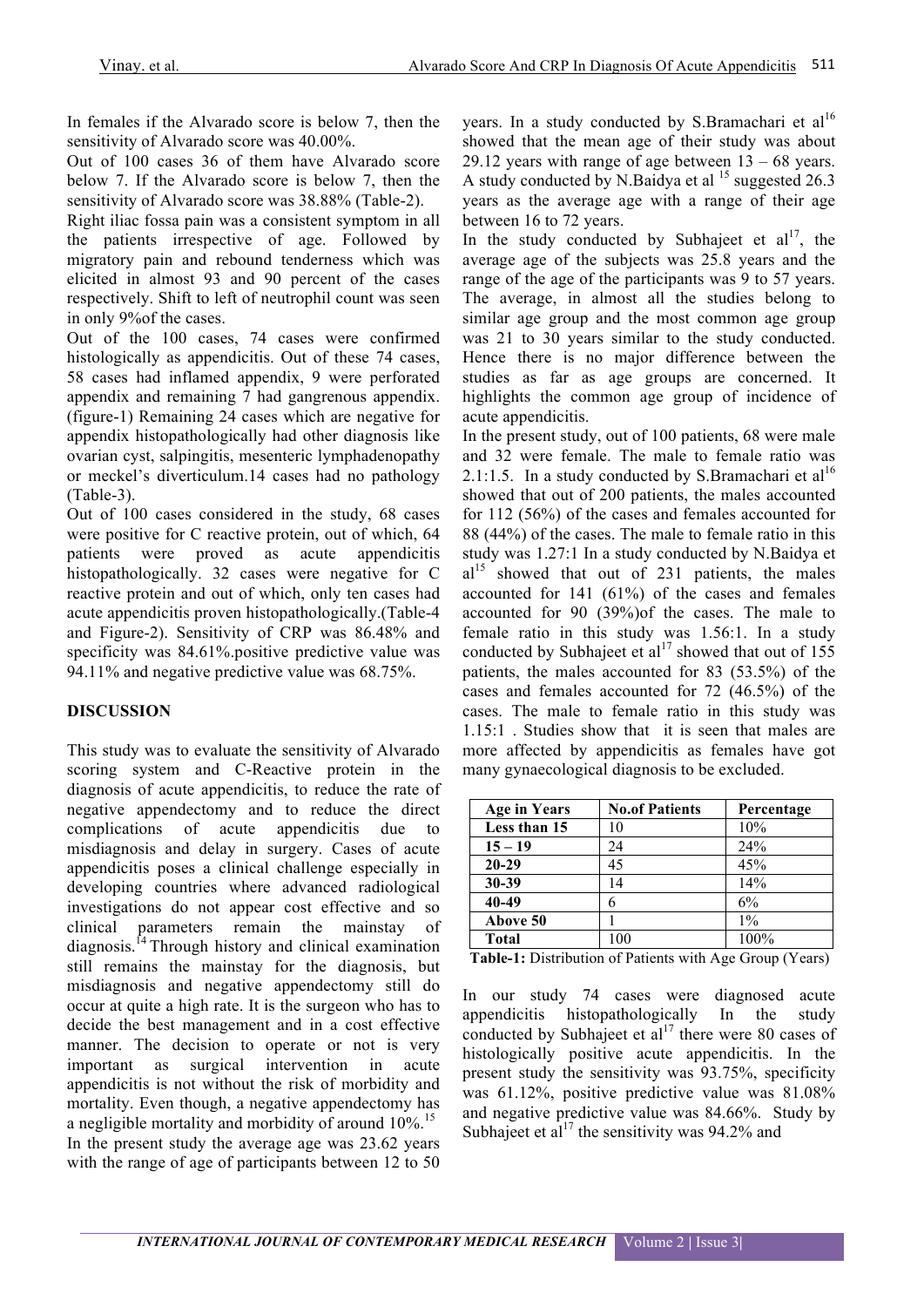| Gender                              | No. of patients with<br>alv.score >7 | <b>Acute appendicitis</b> | Normal appendix | sensitivity |  |
|-------------------------------------|--------------------------------------|---------------------------|-----------------|-------------|--|
| <b>GROUP A Alvarado Score &lt;7</b> |                                      |                           |                 |             |  |
| Male                                | 26                                   | 10                        | 16              | 38.46%      |  |
| Female                              | 10                                   |                           | b               | 40.00%      |  |
| Total                               | 36                                   | 14                        | 22              | 38.88%      |  |
| <b>GROUP B Alvarado Score &gt;7</b> |                                      |                           |                 |             |  |
| Male                                | 42                                   | 40                        |                 | 95.23%      |  |
| Female                              | 22                                   | 20                        |                 | 90.90%      |  |
| Total                               | 64                                   | 60                        | 4               | 93.75%      |  |

**Table-2:** Sensitivity to Alvarado Score 7

specificity was 70%. Positive predictive value was 86.9% and negative predictive value was 69.8%. In the study by Yasser Abdeldaim et  $al^{18}$  the sensitivity was 95%, positive predictive value was 89% and negative predictive value was 85.5%. In the study by S. Crnogorae et al<sup>19</sup> the sensitivity was  $87\%$  and specificity was 60%. All the studies are comparable as all the studies have almost similar sensitivity ranging from 89% to 95%. Specificity was lower when compared to sensitivity and ranged between 60 to 70 percent in all the studies. Similarly positive predictive value and negative predictive value are also comparable and almost similar in all the studies.

| <b>Findings</b>                                  | No. of          | Percentage |  |
|--------------------------------------------------|-----------------|------------|--|
|                                                  | <b>Patients</b> |            |  |
| <b>Inflammation</b>                              | 58              | 58%        |  |
| <b>Perforation</b>                               | 9               | 9%         |  |
| Gangrenous                                       | 7               | 7%         |  |
| Ovarian cyst                                     | 5               | 5%         |  |
| <b>Salpingitis</b>                               | 3               | 3%         |  |
| <b>Mesenteric</b>                                | 4               | 4%         |  |
| lymphadenopathy                                  |                 |            |  |
| <b>Meckels</b>                                   | 0               | 0%         |  |
| diverticulum                                     |                 |            |  |
| No pathology                                     | 14              | 14%        |  |
| Table 2. Dost Onarative Historichalgev: Eindings |                 |            |  |

**Table-3:** Post-Operative Histopathology Findings

| <b>CRP</b>      | Acute<br>appendicitis | <b>Normal</b><br>appendix | <b>Total</b> |
|-----------------|-----------------------|---------------------------|--------------|
| <b>Positive</b> | 64                    |                           | 68           |
| <b>Negative</b> | 10                    | 22                        | 32           |
| <b>Total</b>    |                       | 26                        | 100          |

**Table-4:** C Reactive Protein in patients

In the present study in males the sensitivity was 95.23%, specificity was 61.54%, positive predictive value was 80% and negative predictive value was 88.8%. In the present study in females the sensitivity was 90.90%, specificity was 60%, positive predictive value was 83.33% and negative predictive value was 75%. In the study by Subhajeet et  $al<sup>17</sup>$  in males, the sensitivity was 89% and specificity was 62.5%. Positive predictive value was 81.6% and negative predictive value was 62.8%.

In the study by Subhajeet et  $al<sup>17</sup>$  in females, the sensitivity was 89% and specificity was 30.9%, positive predictive value was 93% and negative predictive value was 30.9%. In the study by Yasser Abdeldaim et  $al^{18}$  in males, the sensitivity was 96%,positive predictive value was 96% and negative predictive value was 92%. In the study by Yasser Abdeldaim et al<sup>18</sup> in females, the sensitivity was  $65\%$ , positive predictive value was 77% and negative predictive value was 77%. In all the studies all the parameters are comparable to each other and are almost similar.



**Figure-1:** Inflamed appendectomy specimen; **Figure-2:**  Histopathology of an inflamed appendix

In the present study, in males, the negative appendectomy rate was 26.47% and in females, was 25% and the total negative appendectomy rate was 26%. Negative appendectomy rate in Subhajeet et  $al<sup>17</sup>$ , in males, was 18.3% and in females, was 6.9% and the overall percentage was 13%. This high negative appendectomy rate in our study when compared to Subhajeet et  $al^{17}$  is because of removal of some normal appendices is bound to lower the rate of perforation and consequently mortality. Literature shows that if negative appendectomy rate is less than 10 to 15 percent then the surgeon is operating on very few patients, thus increasing the risk of complications. Many of the studies in our literature show a negative appendectomy rate of 20 to 40%.<sup>20</sup>

In our study, the sensitivity of CRP was 86.48% and specificity was 84.61%.positive predictive value was 94.11% and negative predictive value was 68.75%. In the study by Gewurz H et al,<sup>21</sup> the sensitivity of CRP was 93.5% and specificity was 80%. In the study by S.Afsar et al,<sup>22</sup> the sensitivity of CRP was 93.6% and